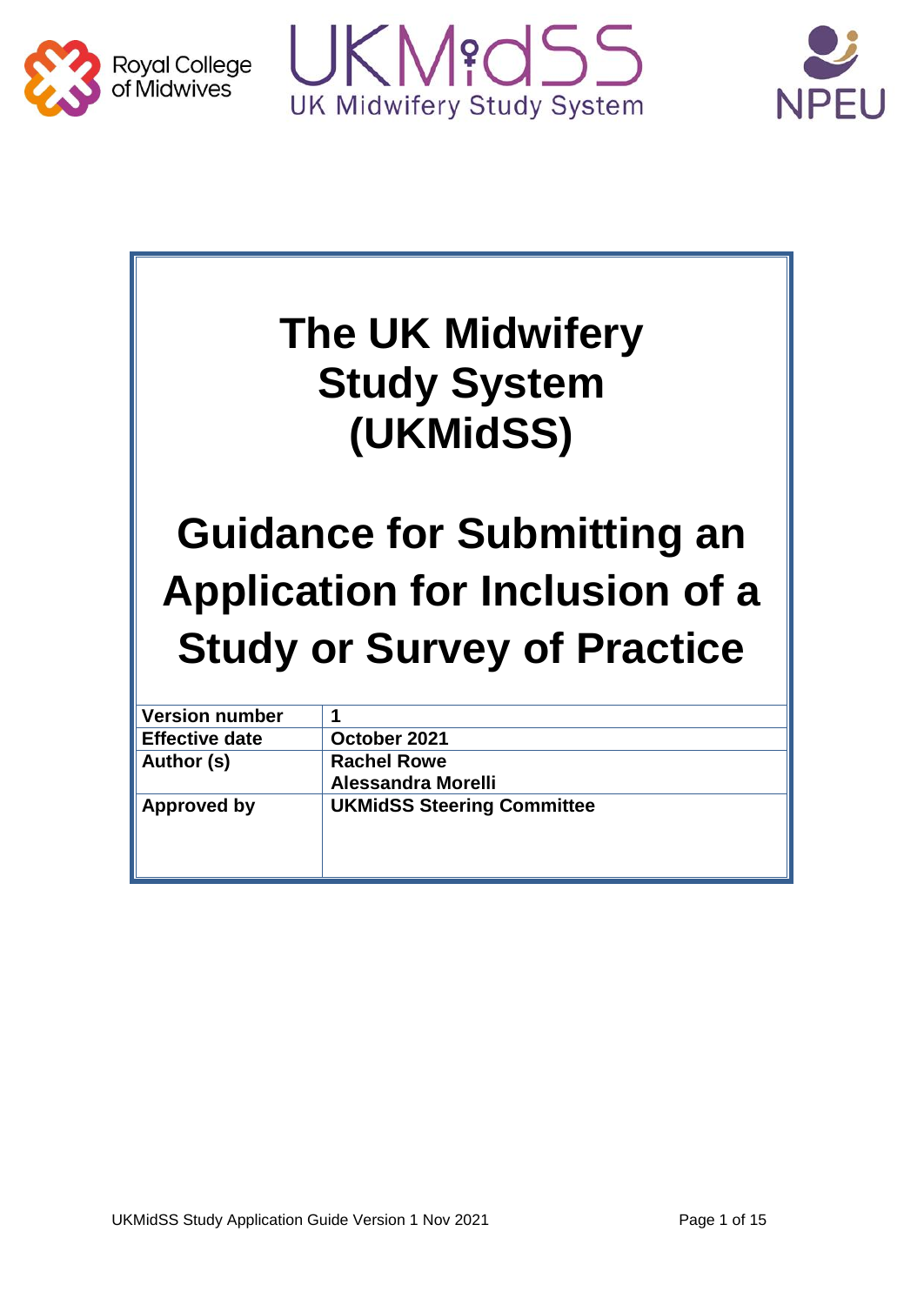# **1. Submitting applications to UKMidSS**

Applications for supporting a project within the UKMidSS programme are considered in two stages ([Figure 1](#page-4-0) and [Figure 2](#page-5-0)) which vary depending on whether the application is for an observational (case control or cohort) study (referred to below as 'studies') or for a survey of practice (referred to below as 'surveys').

For a study or survey, preliminary applications (Appendix A) are considered by the Head of UKMidSS and the UKMidSS Research Midwife.

For a **survey of practice** that fulfils the criteria for support within the UKMidSS programme (below), the application will then be considered by the UKMidSS Steering Group, which meets every four months. A full application will not be required.

For a **study**, once a preliminary application is approved by the Head of UKMidSS and the UKMidSS Research Midwife, applicants will be notified and will then need to complete and submit a full application (Appendix B) that will be reviewed by the Steering Group.

It is an expectation that applicants demonstrate Public Patient Involvement (PPI) in the design and conduct of the studies or surveys when submitting an application. Public involvement improves the quality and relevance of research as it can provide personal knowledge and experience relevant to the research topic, or it can provide a more general societal perspective<sup>1</sup>. Further guidance on PPI involvement is available on the NIHR website<sup>2</sup>.

Applicants whose studies and surveys are accepted to be supported by the UKMidSS programme will be expected to obtain funding where necessary, and appropriate ethics approval should be sought before the commencement of the study. For studies, UKMidSS has NHS Research Ethics Committee (REC) approval (15/SW/0166) and a substantial amendment will be submitted to include any new study. For surveys, NHS REC approval is not typically required, but we expect applicants to obtain other appropriate research ethics approval, e.g. the University of Oxford Central University Research Ethics Committee or other institutional ethics approval as appropriate.

*Note: Application to the UKMidSS programme is not a guarantee that the study will be accepted.* 

# **2. External investigators' responsibilities**

Investigators whose studies/surveys are supported by UKMidSS are expected to fulfil certain undertakings. UKMidSS is dependent entirely on the time and effort of reporting midwives.

# *2.1 Dissemination*

It is extremely important that information obtained through UKMidSS studies and surveys is fed back to midwives in a timely manner in order that it may be used to make practical improvements and allow for more effective service planning. Each study/survey must therefore nominate a researcher to act as guarantor who will undertake to make certain that the study/survey results will be disseminated within two years of completion of data collection. Outside of this time limit, UKMidSS reserves the right to analyse and publish the data itself.

<sup>1</sup> <sup>1</sup> Briefing notes for researchers - public involvement in NHS, health and social care research. Available at: https://www.nihr.ac.uk/documents/briefing-notes-for-researchers-public-involvement-in-nhs-health-and-social-careresearch/27371

<sup>&</sup>lt;sup>2</sup> PPI (Patient and Public Involvement) resources for applicants to NIHR research programmes. Available at https://www.nihr.ac.uk/documents/ppi-patient-and-public-involvement-resources-for-applicants-to-nihr-researchprogrammes/23437#Standards\_for\_Public\_Involvement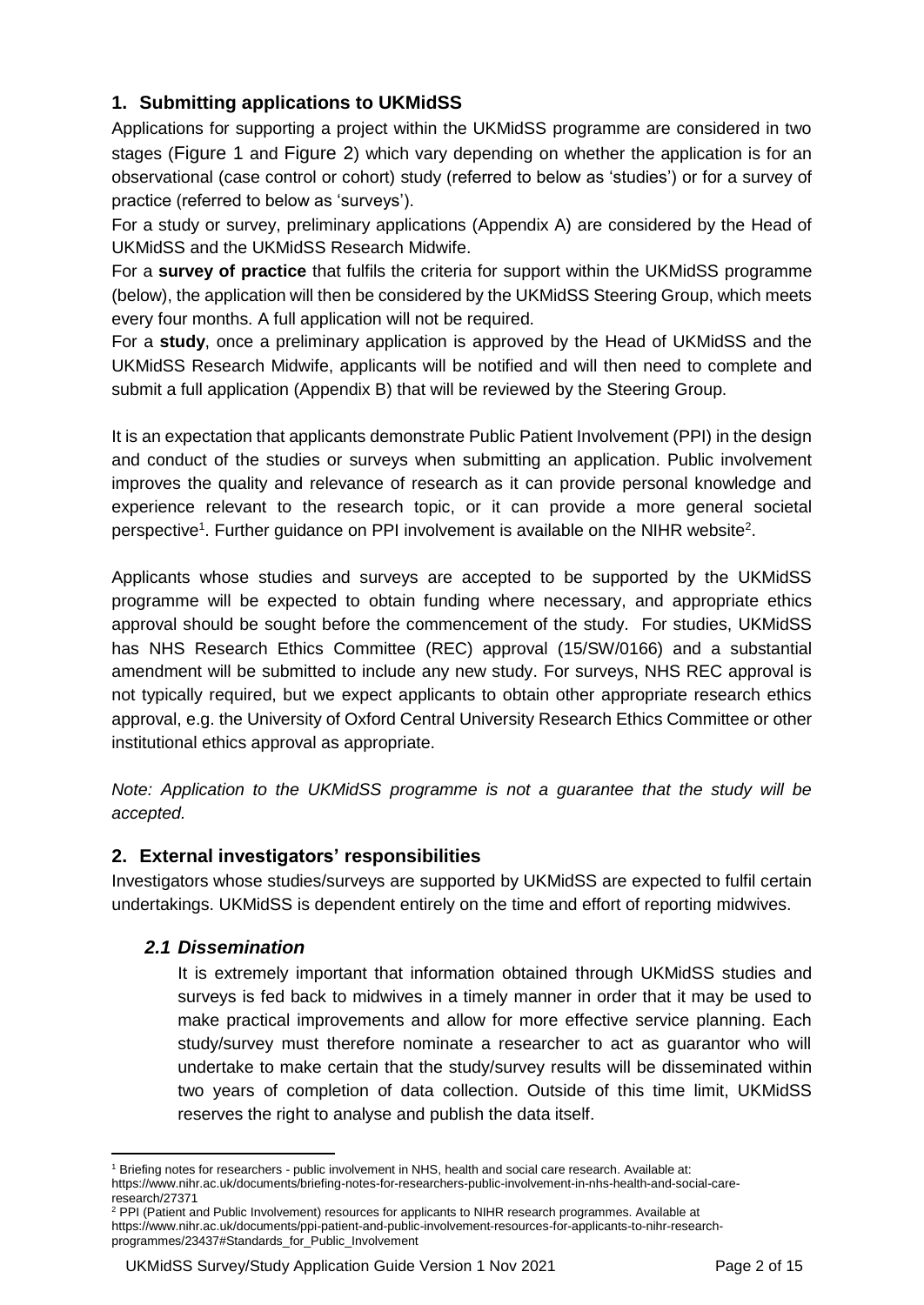# *2.2 Reports to other relevant bodies:*

If studies are included in research portfolios, the UKMidSS office should be notified. Provision and uploading of accrual data, as required by the portfolio, remain the external investigator's responsibility.

# **3. UKMidSS' responsibilities**

In return for a fee, UKMidSS will undertake the following:

- For all studies/surveys:
	- o Peer review of study/survey proposal by UKMidSS Steering Group
	- o Assistance with developing a data collection instrument (electronic case report form for studies and electronic data collection form for surveys)
	- $\circ$  Study publicity throughout, including with the results, through UKMidSS newsletter and mailings to reporters
	- o Provision of mentorship from Steering Group members, if required
- For studies:
	- o Obtain NHS REC approval
	- o Case report form programming by NPEU programmers
	- o Monitoring case reporting and data entry and sending chasing and status report emails to reporters as required
	- o Data gathering, validating and cleaning
	- o Querying of missing or invalid data
	- o Data coding, if required
	- $\circ$  Provision of an interim dataset as per letter of agreement to enable testing of analysis procedures and abstract preparation
	- o Provision of a complete, clean dataset to investigators within six months after completion of the study
- For surveys:
	- o Support to obtain appropriate research ethics approval
	- o Support to programme data collection form
	- o Sending survey invitation and reminder emails to reporters

*Note: UKMidSS will function only as a data gathering and cleaning service and under usual circumstances will not undertake any data analysis*.

# **4. Fees**

Each UKMidSS study will have an initial bespoke costing of around £20,000. The cost of each study will be determined by individual study requirements (for example whether any data analysis is required by the UKMidSS team) and will also depend on the study funder. For studies where the investigator is applying for external funding (e.g. from NIHR) UKMidSS will provide a full economic costing (FEC) of the time and work involved. UKMidSS reserves the right to charge a higher amount for labour-intensive studies and for commercial organisations, and to make additional charges for any study that is extended beyond the initial agreed study period.

For surveys, there will be a charge of around £2000, which may be open to negotiation, for example for student projects.

# **5. Criteria for inclusion of studies/surveys in the UKMidSS programme**

Studies/surveys are expected to fulfil the following criteria: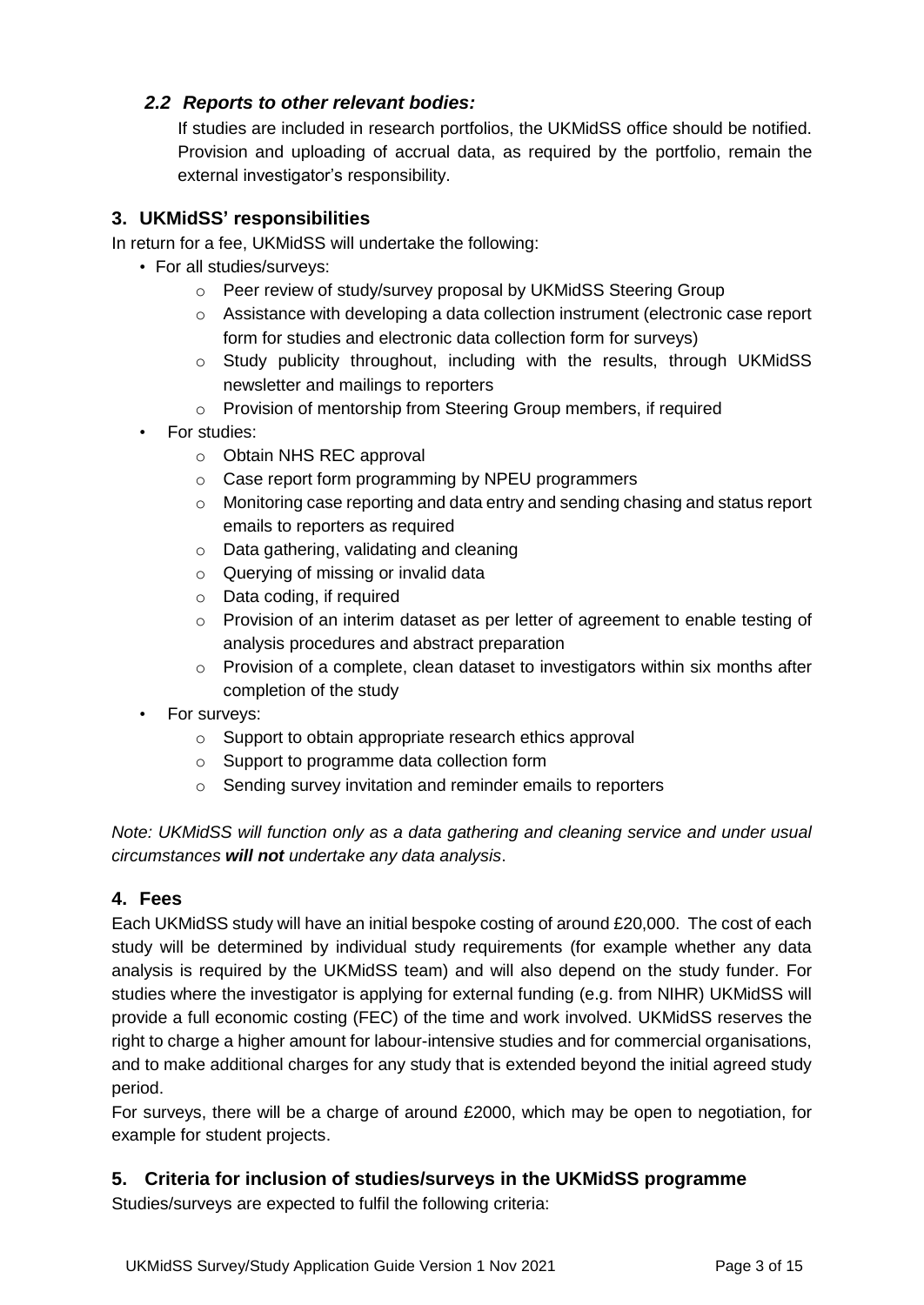- 5.1 The research project must be in line with the UKMidSS research objectives and priorities <sup>3</sup>
- 5.2 The inclusion within the study programme of UKMidSS will not impose too great a burden on reporting midwives.
- 5.3 The research questions posed by the study can be suitably addressed using the UKMidSS platform
- 5.4 For surveys of practice, the questions can be reasonably answered by UKMidSS reporters.

# **6. Application acceptance and rejection**

Following final acceptance of the application and before commencement the investigator and guarantor will be asked to sign a letter indicating agreed responsibilities in relation to the project (Appendix C). **Please note** that final acceptance of the study/survey by the Steering Group does not necessarily mean that the project can commence immediately. The timing of study inclusion in the UKMidSS programme will depend on existing burden on reporters and commencement may be delayed because of programme balance considerations. The Head of UKMidSS will be able to give an indication of a provisional commencement date at the time of acceptance.

Applicants whose surveys/studies are rejected will be sent a letter detailing the Steering Group's reasons for rejection. If they wish to appeal against the decision they are requested to write a letter to the Chair of the Steering Group explaining the reasons why they disagree with the grounds for the rejection stated in the Steering Group letter. If the Chair feels that these reasons are valid, the project may be brought before the Steering Group for further review.

# **7. Information and contact details**

Preliminary enquiries are welcomed. Please contact:

Associate Professor Rachel Rowe (Head of UKMidSS) Tel: 01865 289713 Email: rachel.rowe@npeu.ox.ac.uk

Alessandra Morelli (Research Midwife) Tel: 01865 617774 Email: alessandra.morelli@npeu.ox.ac.uk

<sup>1</sup> <sup>3</sup> Rowe, R.E., Kurinczuk, J.J., Hollowell, J. and Knight, M., 2016. The UK Midwifery Study System (UKMidSS): a programme of work to establish a research infrastructure to carry out national studies of uncommon conditions and events in midwifery units. *BMC Pregnancy and Childbirth*, *16*(1), pp.1-6.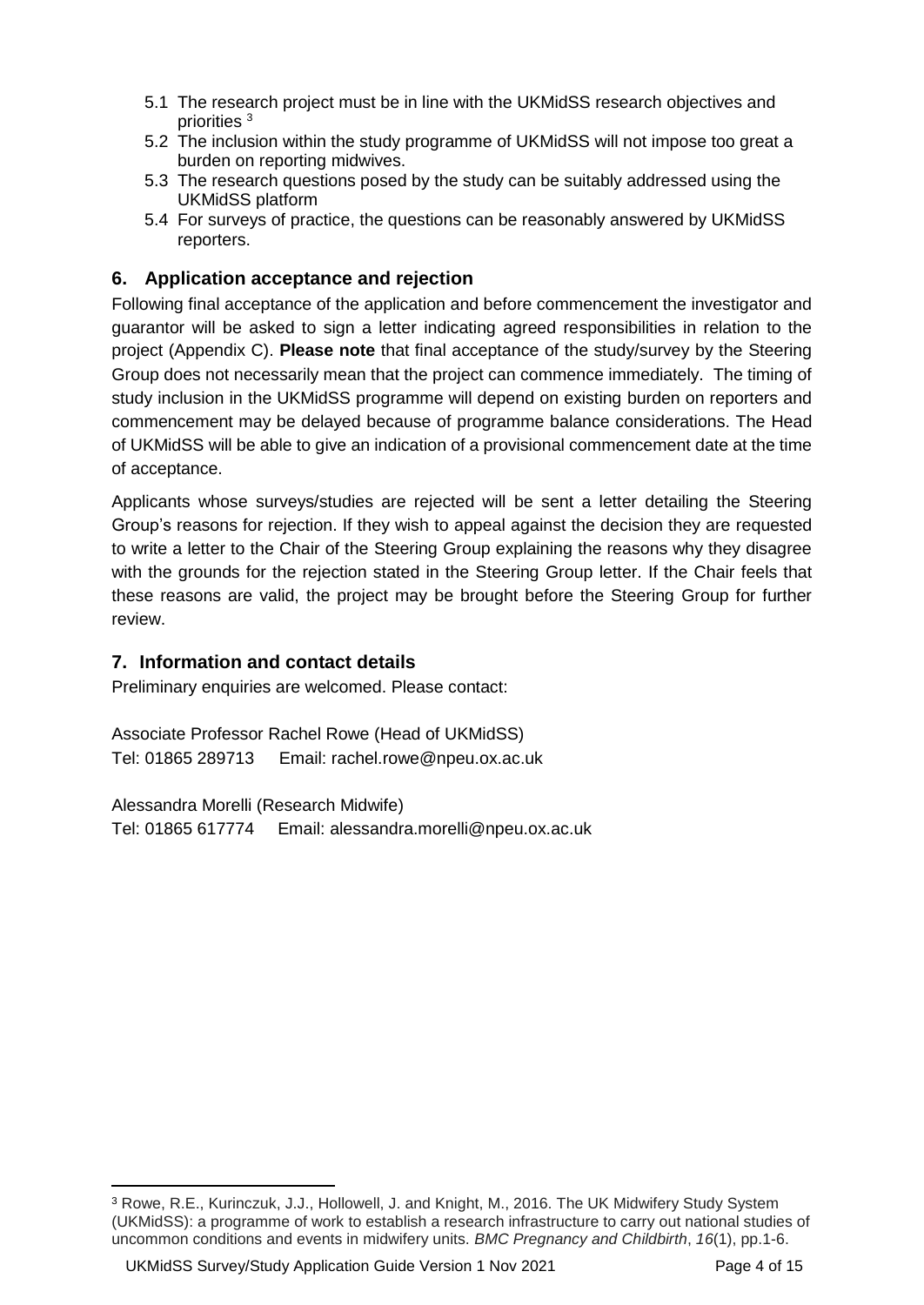<span id="page-4-0"></span>*Figure 1.Process for submitting an application for inclusion of a survey of practice*

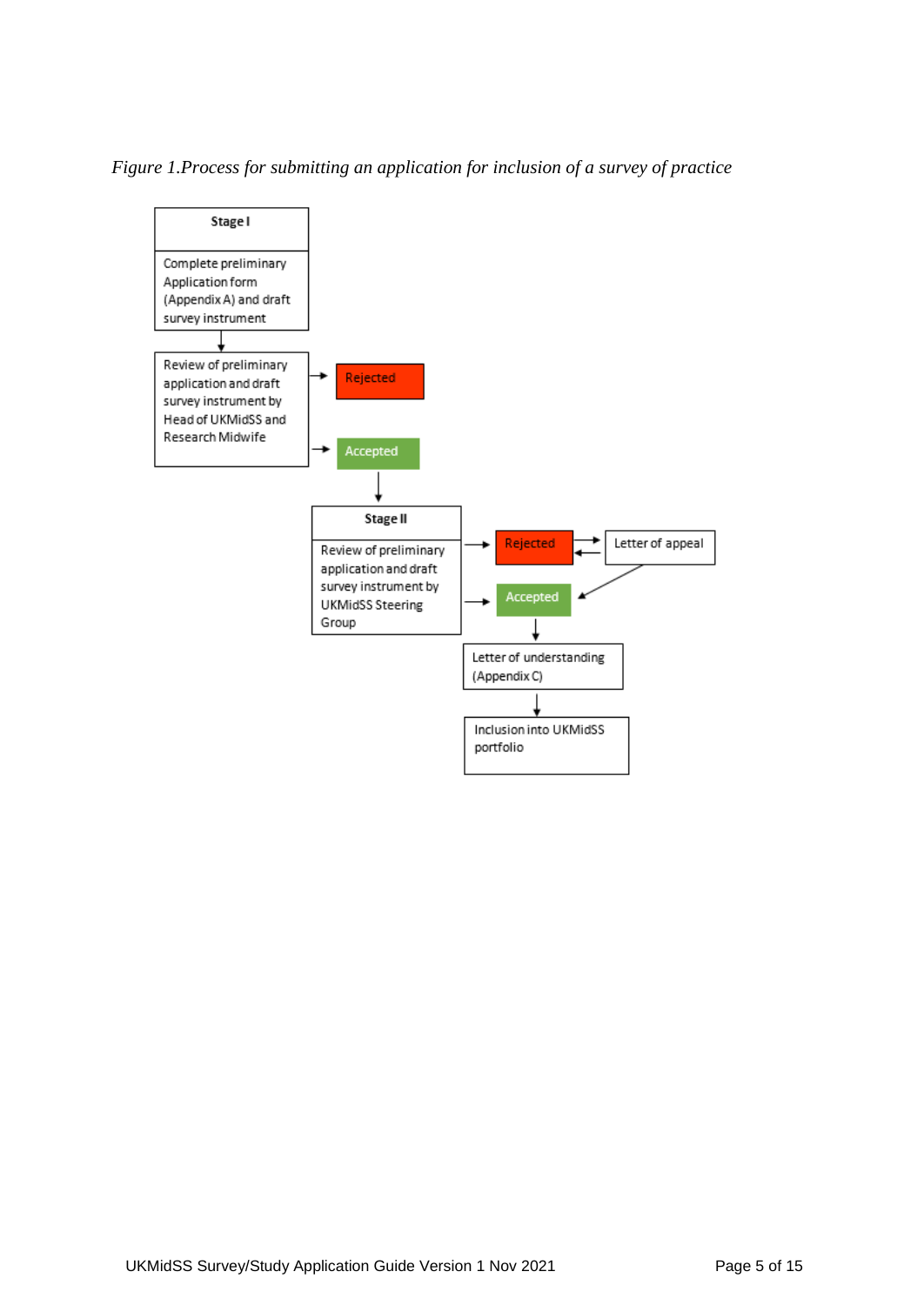<span id="page-5-0"></span>*Figure 2.Process for submitting an application for inclusion of a study (cohort or casecontrol)*

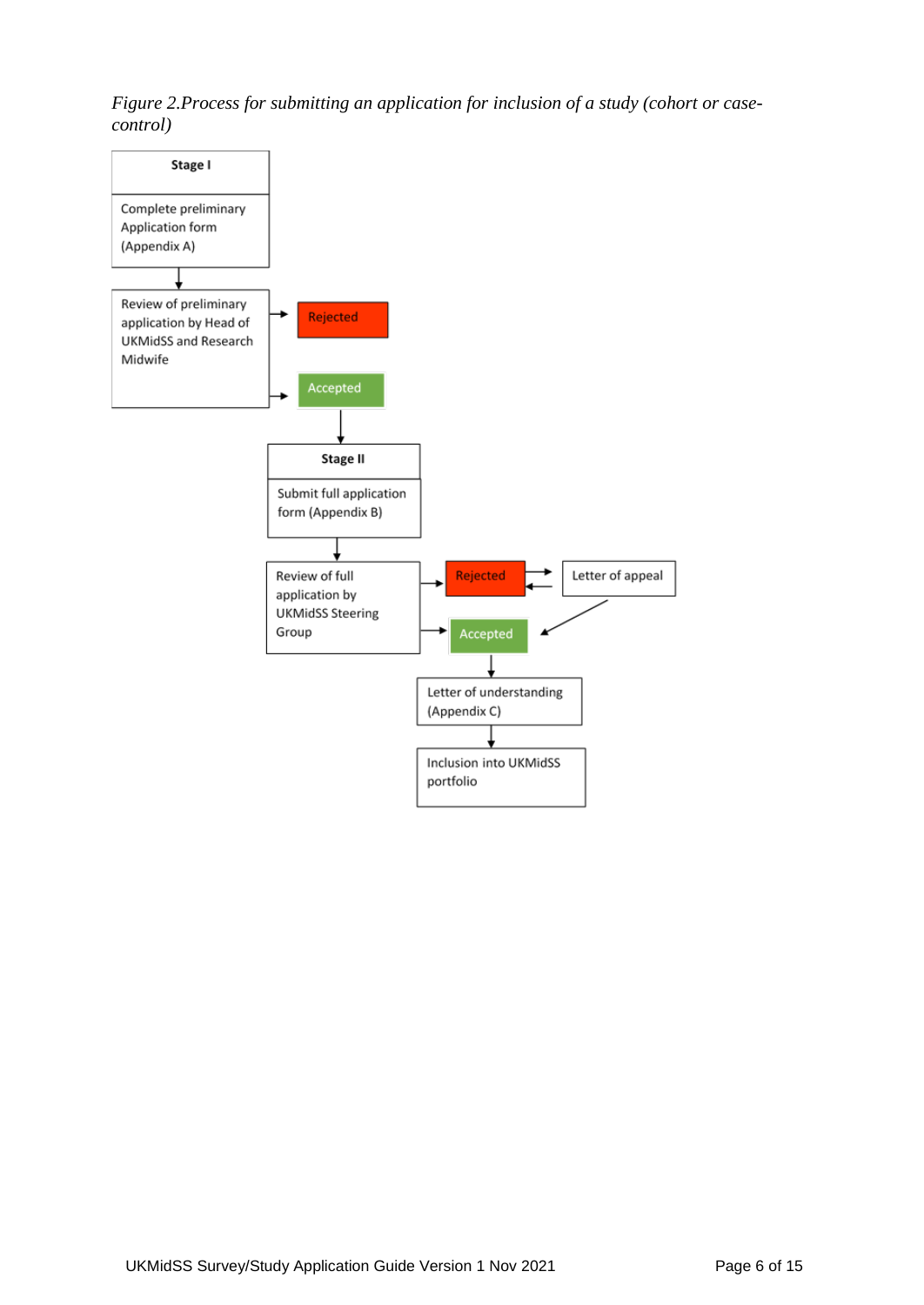# **8. Completion of preliminary application form (Appendix A)**

#### **1. Title of research**

Give the full title and indicate in brackets a short title for the research of no more than 70 characters.

#### **2. Investigators**

Please list all investigators and indicate the Principal Investigator, principal contact and guarantor. Please provide a full postal address, telephone number and email address for the principal contact. For student projects, please list all academic supervisors and indicate the lead supervisor.

#### **3. Background information**

This should include a brief assessment of the state of current knowledge and indicate the need for the study/survey including scientific and public health importance. This section should clearly demonstrate PPI involvement in the design of the research project.

#### **4. Research questions**

State the aims of the study/survey and list clearly the questions that will be answered.

#### **5. Justification for use of UKMidSS**

Briefly outline your reasons for believing that UKMidSS is the appropriate platform to use for this research. For surveys of practice this will include consideration of why UKMidSS reporters are appropriate people to be completing the survey.

#### **6. Funding**

For surveys of practice only, indicate what funding is available to support the project.

#### **7. Additional documents required**

For surveys of practice only, attach a draft data collection form.

### **9. Submission of preliminary application form**

The application form should be completed using no smaller than 10 point type and covering no more than two sides of A4 paper and emailed to: ukmidss@npeu.ox.ac.uk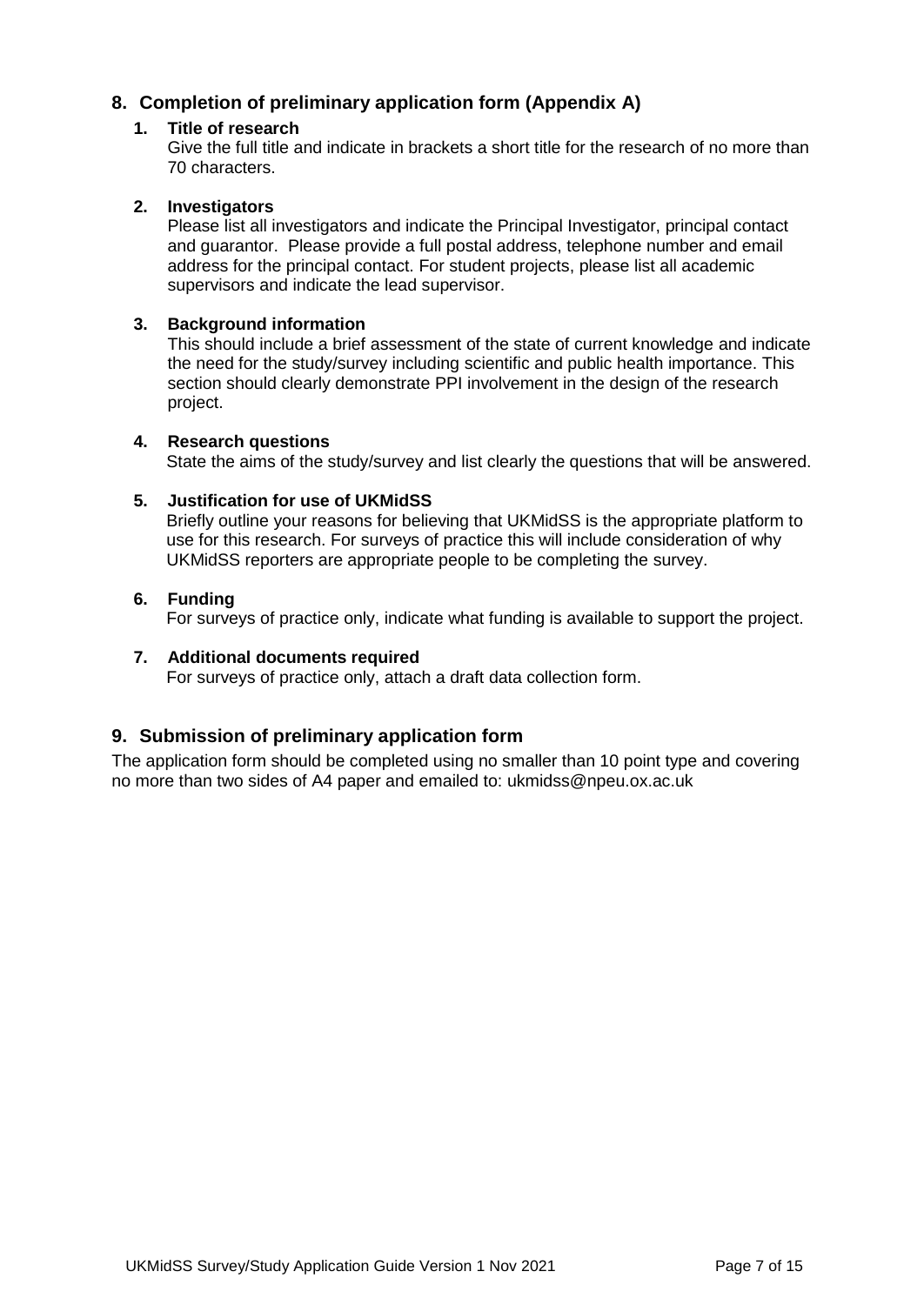# **10. Completion of full application form (Appendix B)**

#### **1. Title of research**

Give the full title and indicate in brackets a short title for the research of no more than 70 characters.

#### **2. Condition or event to be studied**

Give the full name with any recognised abbreviation.

#### **3. Researchers/Investigators**

Please list all researchers/investigators and indicate the Principal Investigator, principal contact and guarantor. Please provide a full postal address, telephone number and email address for the principal contact. For student projects, please list all academic supervisors and indicate the lead supervisor.

#### **4. Background information**

This should include a brief assessment of the state of current knowledge and indicate the need for the study/survey including scientific and public health importance. This section should clearly demonstrate PPI involvement in the design of the research project.

#### **5. Research questions**

State the aims of the study and list clearly the questions which that will be answered.

#### **6. Proposed methodology**

Give an overview of the type of research design for the project. Indicate whether the planned study is of descriptive, case-control or cohort design. If data is to be collected on a control or comparison group of women, justify their inclusion and describe any risk factors or confounders to be studied. Provide a simple power calculation if possible.

#### **7. Expected numbers**

Please give an estimate of the expected number of cases/answers.

#### **8. Proposed duration of study**

Please provide a proposed duration for the study

#### **9. Alternative sources of information**

Describe any other sources of information (e.g. MBRRACE-UK, hospital episode statistics) for the project in question.

#### **10. Justification**

Describe why UKMidSS is the best mechanism for conducting your research and justify why this project should be included in the programme.

#### **11. Funding**

Outline the potential funding arrangements for the project, naming the body(ies) to which applications will be submitted and giving the date by which the outcome of such applications will be known.

#### **12. Additional documents to be submitted**

Attach the CV of the Study Guarantor (maximum 2 pages), a detailed research protocol and draft data collection form(s), which will be used to further assess studies which have been successful in the preliminary application process. The protocol should include the following: aims, background, methods (research design, case definition, plans to monitor ascertainment, statistical analyses), costs and resources, PPI involvement, ethics approval, project management, dissemination and publication. The following checklist should be used when preparing the data collection form(s) to ensure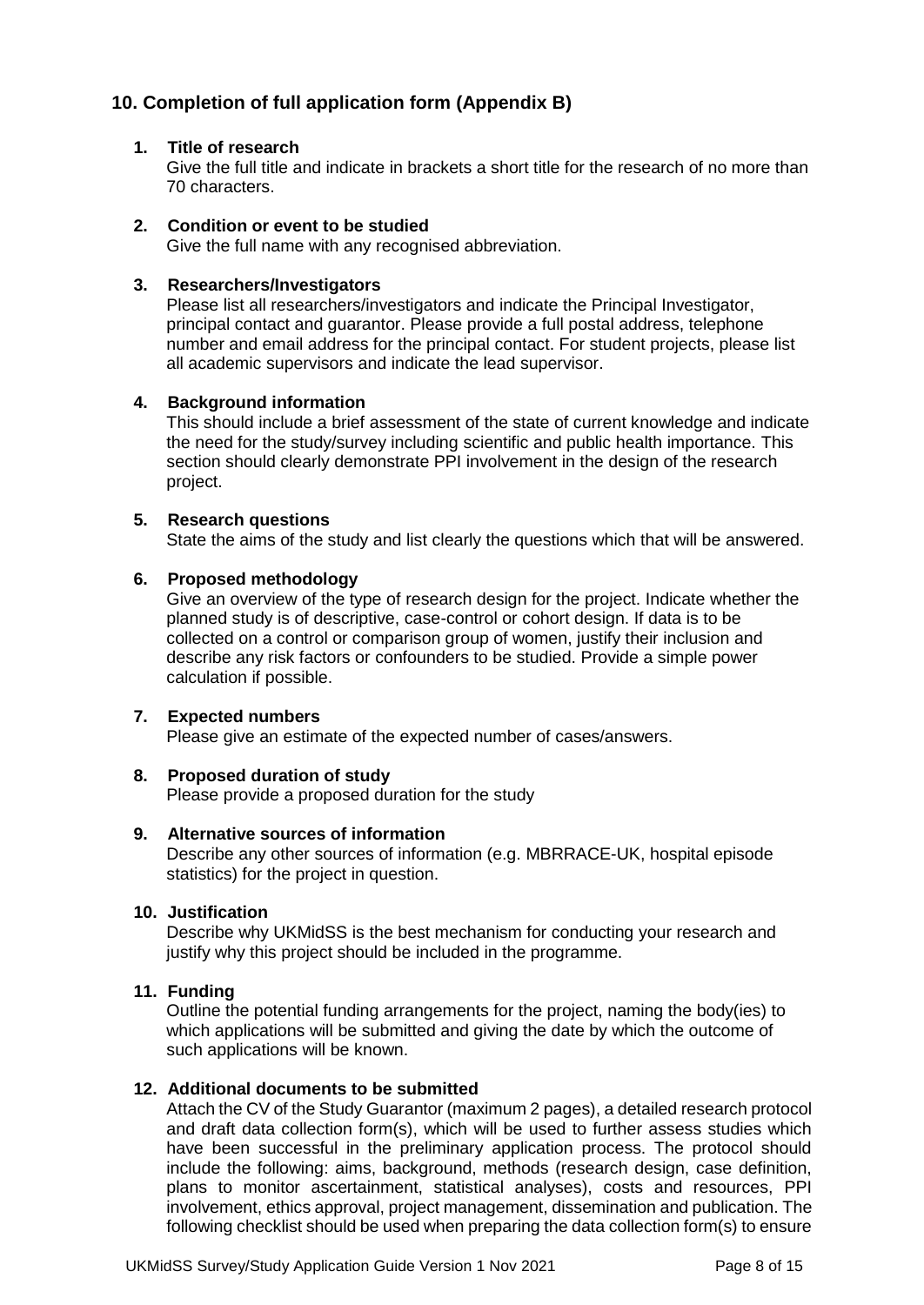that the data collection burden for reporting clinicians is not onerous and meets UKMidSS and ethical guidelines. Please include a copy of the checklist on the front of your draft data collection form(s).

|                                                                                                                          | <b>Yes/No</b> |
|--------------------------------------------------------------------------------------------------------------------------|---------------|
| Is the case definition included on the front of the form?                                                                |               |
| Is all information requested anonymous?                                                                                  |               |
| Can all the information be obtained from the woman's current maternity notes?                                            |               |
| Can you justify all the included questions in terms of your plans for data<br>analysis?                                  |               |
| Are standard UKMidSS questions (see current forms) used where appropriate?                                               |               |
| Are closed (yes/no or simple numerical response) questions used as far as<br>possible for new questions?                 |               |
| Are required free text responses brief? (As a guide, no answer should require<br>more than a three or four word answer). |               |
| Are the questions comprehensible to all UKMidSS reporting midwives?                                                      |               |
| Are any unusual or non-standard terms defined at the end of the form?                                                    |               |
| Are the questions arranged in the standard UKMidSS form sections?                                                        |               |
| Do the questions cover no more than 12 pages of A4 in word format?                                                       |               |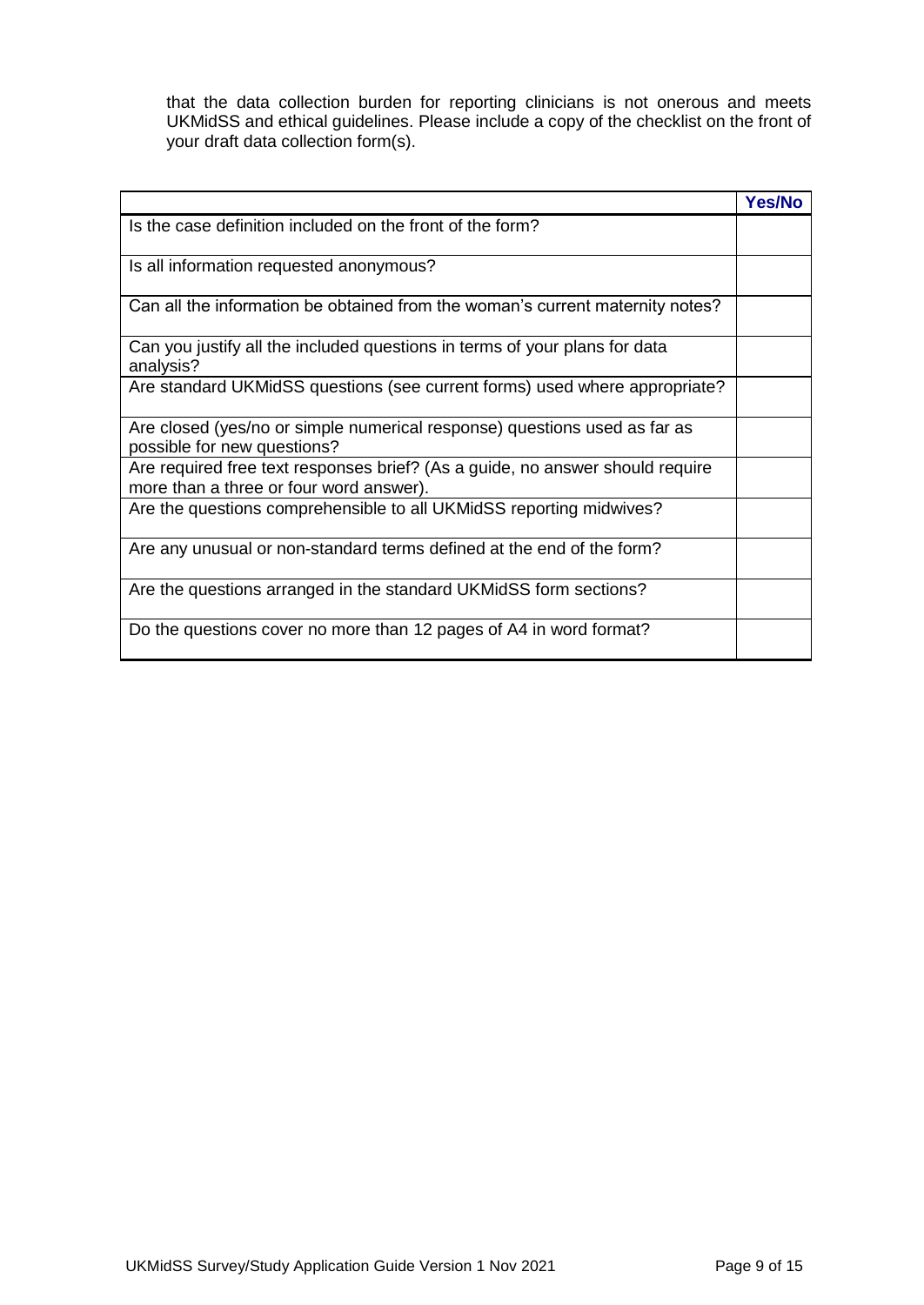# **Preliminary application for UKMidSS study/survey**

**Title of research**

**Investigators** (Indicate Principal Investigator and principal contact with name, address, telephone number and email address. For student projects include all academic supervisors and indicate lead supervisor)

**Background information** (a brief assessment of the state of current knowledge and indicate the need for the study/survey including scientific and public health importance)

**Research questions** (explain the aims of the study and the questions you think this study might answer)

**Justification for use of UKMidSS** (outline your reasons for believing that UKMidSS is the appropriate platform to use for this research. For surveys of practice include consideration of why UKMidSS reporters are appropriate people to be completing the survey)

**Funding** (for surveys of practice only, indicate what funding is available to support the project)

**Additional document to be submitted** (for surveys of practice only, draft data collection form)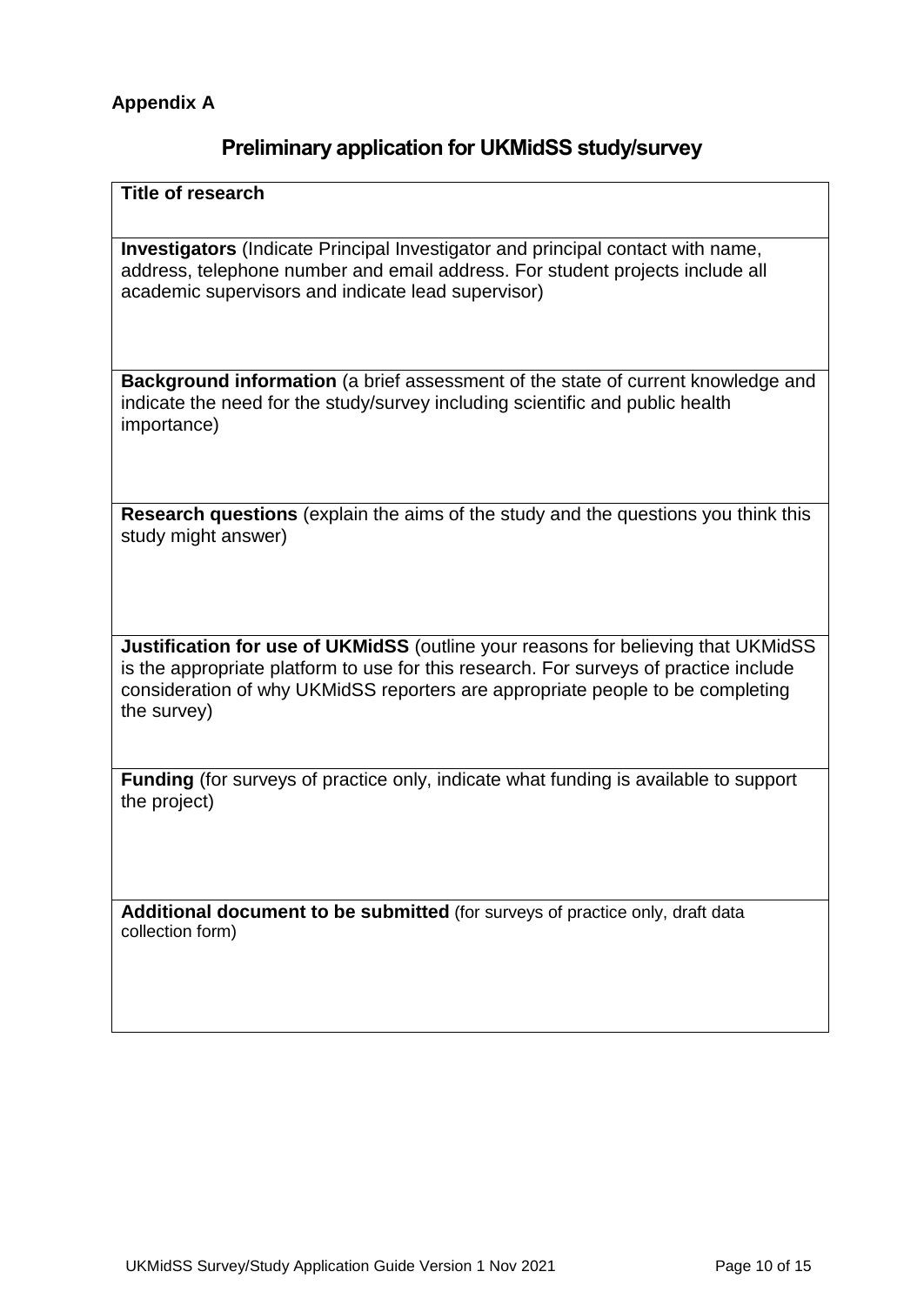# **Full application for a UKMidSS study**

| <b>Title of research</b>                                                                                                                                                                                                           |  |
|------------------------------------------------------------------------------------------------------------------------------------------------------------------------------------------------------------------------------------|--|
| <b>Condition/event to be studied</b>                                                                                                                                                                                               |  |
| Researchers/Investigators (Indicate Principal Investigator and principal contact<br>with name, address, telephone number and email address. For student projects<br>include all academic supervisors and indicate lead supervisor) |  |
| Background information (a brief assessment of the state of current knowledge and<br>indicate the need for the study/survey including scientific and public health<br>importance)                                                   |  |
| Research questions (explain the aims of the study and the questions you think this<br>study might answer)                                                                                                                          |  |
| <b>Planned methodology</b>                                                                                                                                                                                                         |  |
|                                                                                                                                                                                                                                    |  |
| <b>Expected numbers</b> (please supply an estimate of the expected number of cases<br>per year)                                                                                                                                    |  |
| Proposed duration of the study                                                                                                                                                                                                     |  |
|                                                                                                                                                                                                                                    |  |
| Alternative sources of information (Identify any other sources from which<br>information about this condition may be obtained and indicate any plans to use these<br>sources)                                                      |  |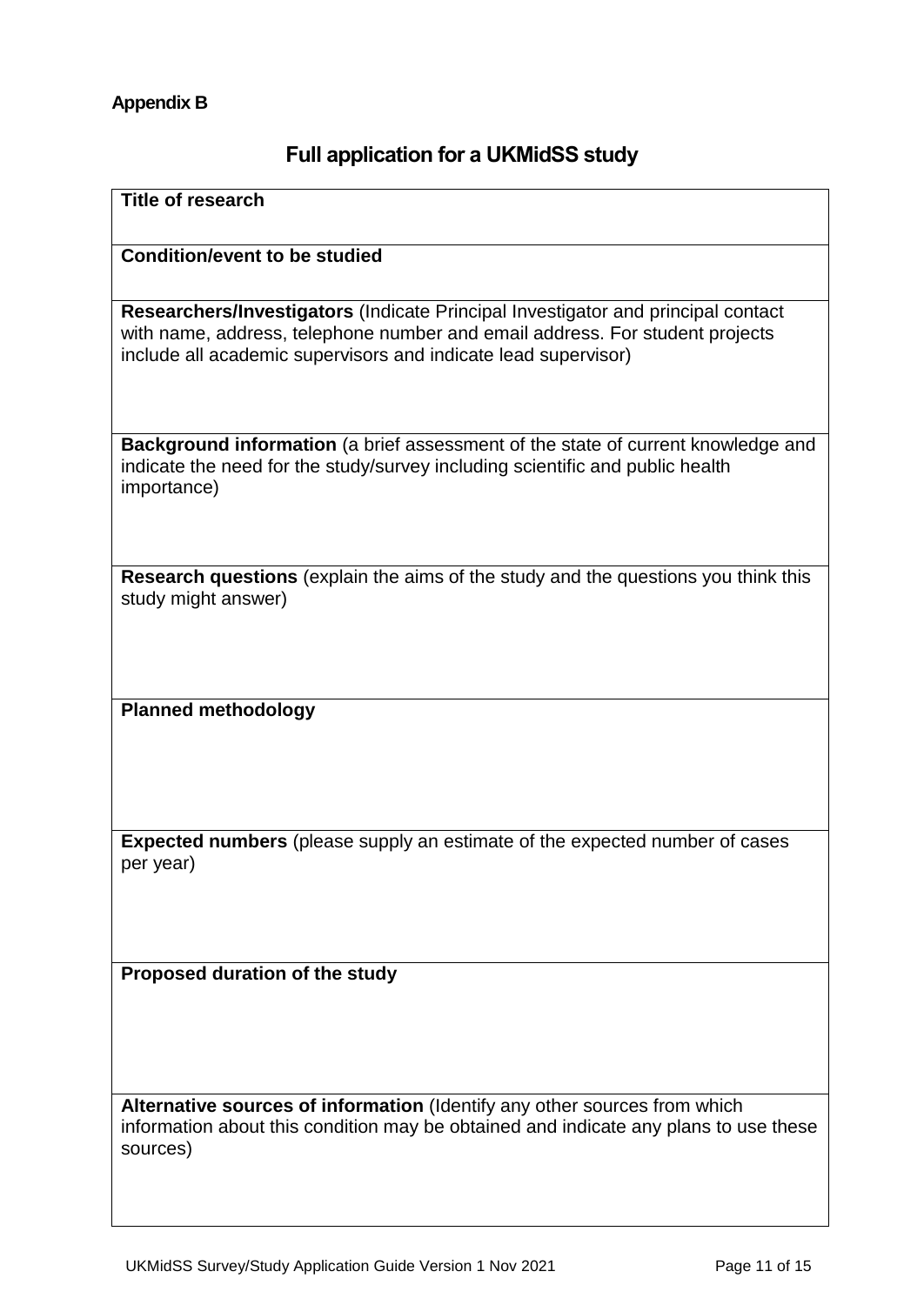**Justification** (Explain why you think this condition/event is of importance and why it should be included in the UKMidSS programme)

**Funding** (Outline possible funding arrangements and name the bodies to which a grant application will be submitted)

**Additional documents to be submitted** (CV of the Study Guarantor (maximum 2 pages), detailed research protocol and draft data collection form(s))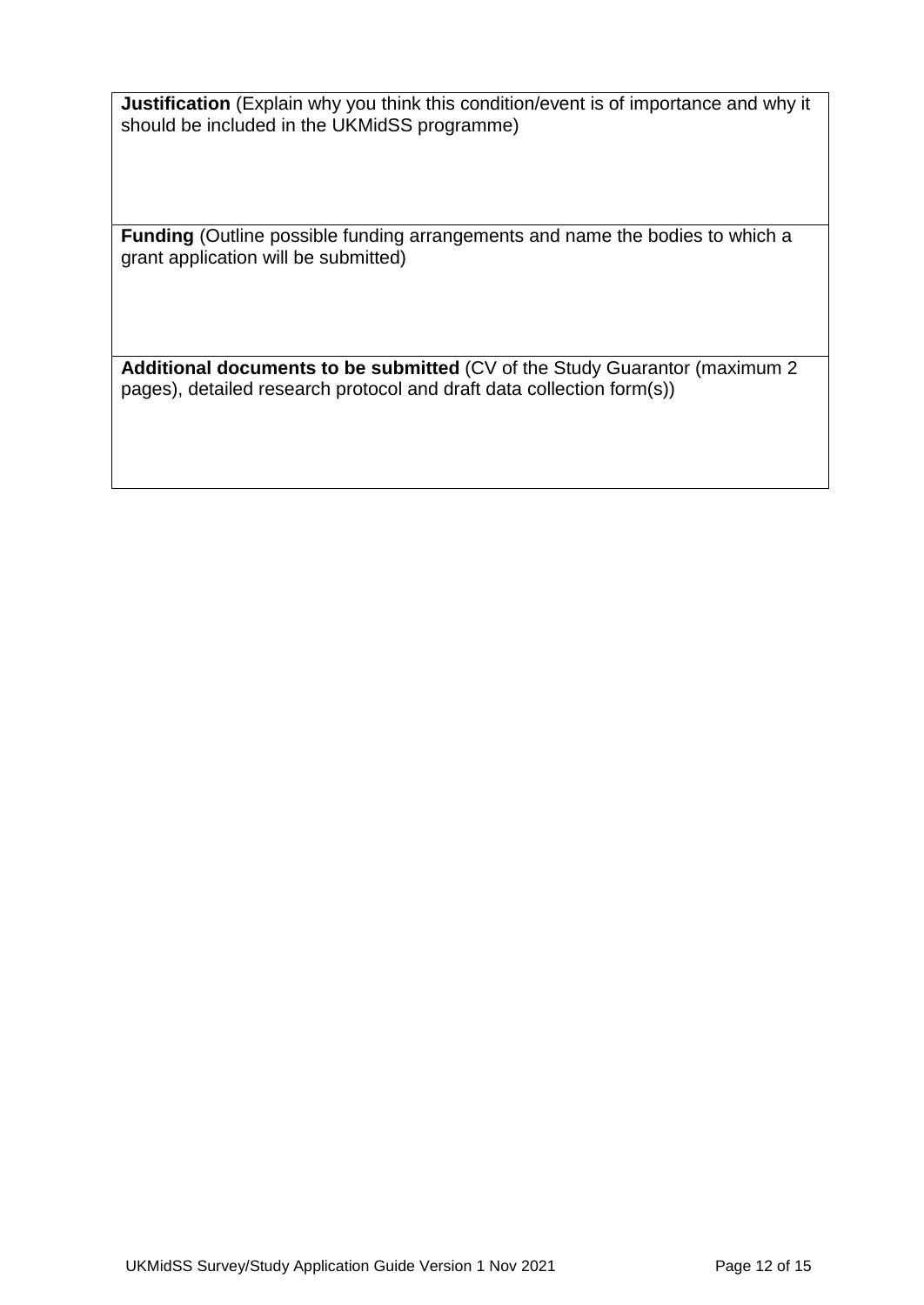# **Appendix C**

# **UKMidSS Letter of Understanding**

Dear Investigator,

## **UKMidSS Letter of Understanding**

The UKMidSS Steering Group has approved the 'XXX'. There are some particular points that need to be agreed between the investigator and UKMidSS.

#### **Conduct of the survey/study**

UKMidSS is based at the NPEU, in the University of Oxford. The University of Oxford has obtained REC approval for the study (15/SW/0166). Ethics approval for a survey of practice carried out using UKMidSS is the responsibility of the researcher. The researcher is expected to provide the Head of UKMidSS with such assistance and information as is reasonably required to be able to conduct the study.

*The draft data collection form, once approved by the UKMidSS Steering Committee, will be reformatted to the UKMidSS standard design where appropriate.* 

#### **Reporting Survey/Study Findings**

The survey/ study has been approved by UKMidSS because important clinical or public health issues are being addressed, so dissemination of the findings is expected. All researchers are expected to provide a short summary of the outcomes of the project for UKMidSS in the year following completion of data collection.

Researchers, where applicable, are expected to submit full results for publication in a peer-reviewed journal within two years of the completion of data collection. One or more members of the Steering Group will be identified to closely monitor the study prior to the commencement of the project, and they will be expected to be co-authors on relevant papers. The UKMidSS Steering Committee should be supplied with a draft copy of any report before submission for publication, and similarly a copy of the final version of the paper upon acceptance. Papers must not be submitted for publication without prior review by member of the Steering Committee. A description of the UKMidSS methodology has been prepared and should be used as the basis for the description of the UKMidSS methodology in any publication based on the UKMidSS system, available via the UKMidSS office.

References to all completed studies will be listed on the UKMidSS website, and requests for reprints will be addressed to the study investigators where these are received by UKMidSS. Investigators will be asked to supply copies of any completed papers.

Content and title of papers and presentations are subject to approval of the Head of UKMidSS. UKMidSS requires its acknowledgement in the title of a paper or collectively in the list of authors. The Steering Group retains a right of veto over any publications that it regards to be scientifically unsound. In order to minimise the risk of this happening, the Steering Committee will undertake to provide or locate appropriate mentorship for less experienced researchers on request.

*UKMidSS and the clinicians contributing to it should be acknowledged as follows in any relevant papers or presentations: "this work would not have been possible without the contribution of the midwives reporting to UKMidSS".*

Associate Professor Rachel Rowe acts as overall guarantor for UKMidSS. However, each survey/ study must nominate a researcher to act as individual study guarantor who

UKMidSS Survey/Study Application Guide Version 1 Nov 2021 Page 13 of 15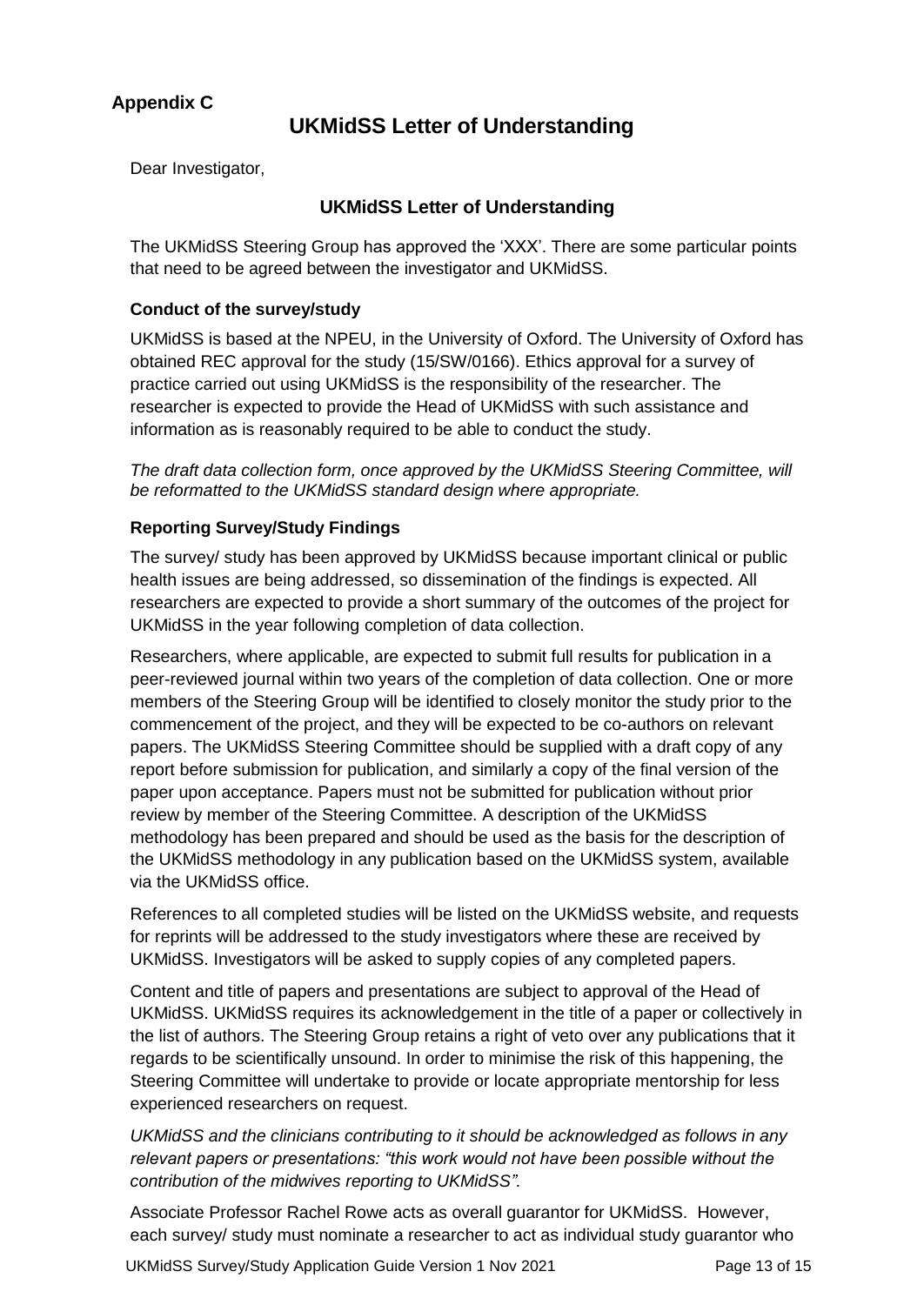will undertake to make certain that the results are submitted for publication, where appropriate, within two years of completion of data collection. Outside of this time limit, Associate Professor Rachel Rowe will take on this role and UKMidSS reserves the right to analyse and publish the data itself.

Please let me know of any problems that arise and of any other advice or assistance you may require.

Yours sincerely,

Associate Professor Rachel Rowe

Head of UKMidSS

### **UKMidSS LETTER OF UNDERSTANDING**

**I have read and agreed to the conditions outlined in the UKMidSS letter of understanding.**

**Signed:**

**Date:**